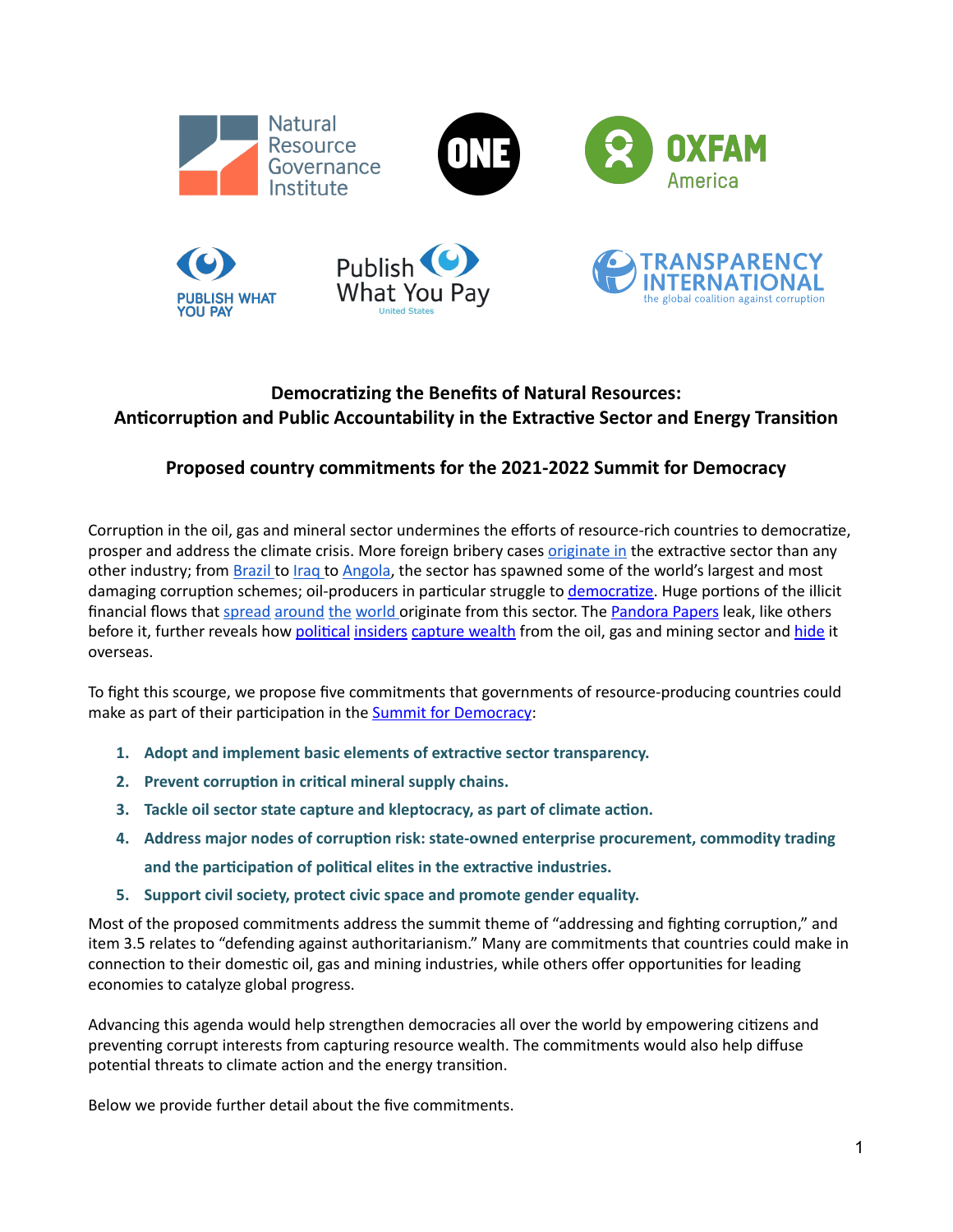## 1. **Adopt and implement basic elements of extractive sector transparency.**

*These commitments represent basic standards all resource-producing countries should adopt, and many reflect the recommendations of the [Open Government Partnership](https://www.opengovpartnership.org/policy-area/extractive-industries/#recommendations) and the [Extractive Industries Transparency Initiative](https://eiti.org/standard/overview#:~:text=The%2520global%2520standard%2520for%2520the,oil%252C%2520gas%2520and%2520mineral%2520resources.&text=This%2520ranges%2520from%2520how%2520the,the%2520citizens%2520and%2520the%2520economy.) (EITI). Diverse countries have already adopted these measures, proving they are feasible and helpful. However, major transparency gaps remain.*

## **For resource-producing countries***:*

- 1.1. Join the EITI and ensure that civil society actors can fully, actively and effectively engage in the process.
- 1.2. Disclose all payments received from extractive sector companies and commodity traders on a projectby-project basis.
- 1.3. Publicly disclose unredacted versions of all extractive sector contracts and licenses, including annexes and amendments.
- 1.4. Require the public disclosure of beneficial ownership information for all companies that apply for or hold exploration or production licenses.
- 1.5. Enshrine in national mining and energy laws the standard of free, prior and informed [consent](https://www.oxfam.org/en/research/community-consent-index-2015) (FPIC) for Indigenous peoples. Consent should be free from coercion, acquired prior to each project development phase, and informed through access to all relevant project information.
- 1.6. Publish annual reports on the assessment and collection activities of resource revenue collecting authorities, including taxpayer and contractor audit and compliance activities, in line with the IMF [Fiscal Transparency Code.](https://www.imf.org/en/Topics/fiscal-policies/fiscal-transparency)

#### **For countries home to large extractive companies (e.g., U.S., Australia, Japan, South Africa, China, Brazil):**

1.7. Enact robust extractive sector payment reporting requirements along the lines of those contained in the EU's **Accounting and Transparency Directives**.

The above disclosures should meet international open data formats, be free to access and follow leading [practices](https://resourcegovernance.org/sites/default/files/documents/ogp_gender_report_2021_nrgi-wri.pdf) on gender-disaggregated data disclosure.

## 2. **Prevent corruption in critical mineral supply chains.**

*Meeting Paris climate goals will require [a quadrupling](https://www.iea.org/reports/the-role-of-critical-minerals-in-clean-energy-transitions/executive-summary) by 2040 of the minerals currently used by clean energy technologies. For the countries that produce cobalt, lithium, copper and other critical minerals, especially those with weak institutions, this spike in demand could trigger surges in [corruption](https://www.amazon.com/Crude-Intentions-Corruption-Contaminates-World/dp/0190940700) and [authoritarianism,](https://press.princeton.edu/books/paperback/9780691159638/the-oil-curse) like those associated with past oil booms. Yet currently, corruption receives scant attention from various critical mineral and [green technology](https://ec.europa.eu/commission/presscorner/detail/en/ip_20_2312) [supply chain](https://www.oecd.org/corporate/mne/mining.htm) [initiatives.](https://www.weforum.org/global-battery-alliance)* 

## **For governments of large consumer nations (e.g., G7 members):**

- 2.1. Convene supply chain participants (governments, companies, civil society organizations) to identify and commit to the anticorruption standards that should be fully implemented across global supply chains. This would help advance recent announcements made by [the U.S.](https://www.whitehouse.gov/briefing-room/statements-releases/2021/06/08/fact-sheet-biden-harris-administration-announces-supply-chain-disruptions-task-force-to-address-short-term-supply-chain-discontinuities/) and [Canada and the EU](https://www.metaltechnews.com/story/2021/06/16/tech-metals/canada-eu-forge-critical-minerals-alliance/591.html).
- 2.2. Deliver technical assistance to governments of developing producer countries that prioritizes transparency, accountability and anticorruption; and support civil society and other oversight actors to work in this area.

## **For governments of countries that produce critical minerals (e.g., Argentina, Australia, Brazil, Canada, Chile, DRC, Peru, Philippines, U.S., Zambia):**

- 2.3. Implement the transparency agenda noted in part 1.
- 2.4. Strengthen accountability and public oversight in the mining sector, including by supporting civil society and protecting civic space. (See part 5.)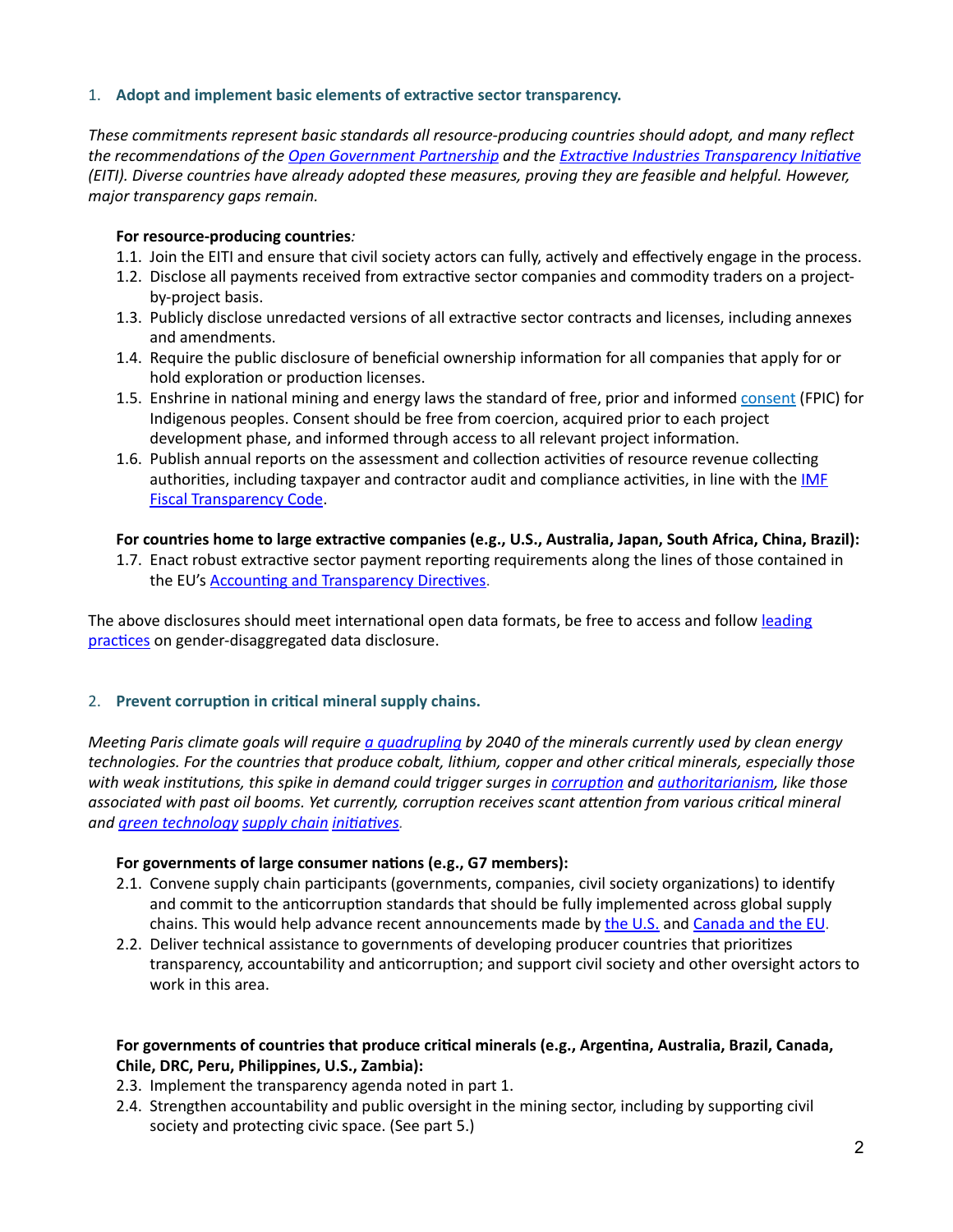2.5. Enact anticorruption reforms, such as those highlighted in part 4.

## 3. **Tackle oil sector state capture and kleptocracy, as part of climate action.**

*Efforts to combat corruption and climate change must intersect, especially given the oil and gas industry's tendencies toward[state capture](https://resourcegovernance.org/analysis-tools/publications/state-capture) and kleptocracy. In many oil-producing democracies, secrecy and the undue influence enjoyed by the fossil fuel industry can undermine public accountability, leading officials to greenlight new fossil fuel [projects,](https://resourcegovernance.org/analysis-tools/publications/risky-bet-national-oil-companies-energy-transition) lavish the industry with [subsidies,](https://www.imf.org/en/Topics/climate-change/energy-subsidies) allow national oil companies to spend on potential [stranded assets](https://resourcegovernance.org/analysis-tools/publications/risky-bet-national-oil-companies-energy-transition), and [neglect greener energy sources](https://resourcegovernance.org/blog/proof-politics-fossil-fuel-interests-and-domestic-energy-transitions). But oil is not only found in democracies: half the world's oil is [produced](https://www.bp.com/en/global/corporate/energy-economics/statistical-review-of-world-energy.html) by 13 authoritarian countries, including several kleptocracies. In these nations, foreign enablers working in the oil sector help kleptocrats to thrive.* 

## **For governments of fossil fuel-producing countries:**

- 3.1. To facilitate public debate, [disclose basic information](https://resourcegovernance.org/blog/IEA-ambitious-climate-scenario-underscores-need-more-transparency-fossil-fuel-projects) about fossil fuel activities and adaptation plans to facilitate public debate, including project-level data on reserves, production, breakeven price assumptions, greenhouse gas emissions (scope 1, 2 and 3), government subsidies and national oil company spending.
- 3.2. Introduce these disclosures as part of the [Net-Zero Producers Forum](https://www.energy.gov/articles/joint-statement-establishing-net-zero-producers-forum-between-energy-ministries-canada) (initial members: U.S., Norway, Canada, Saudi Arabia, Qatar).
- 3.3. Strengthen integrity and scrutiny where government and the fossil fuel industry interact, including lobbying, campaign finance, asset development contracts, subsidy payments and national oil company affairs. Commitments should include government actions, such as OGP's recommendations on political [integrity,](https://www.opengovpartnership.org/policy-area/elections-political-finance/) requirements for fossil fuel companies to disclose political contributions, plus resources for civil society.

## **For governments committing to counter kleptocracy:**

- 3.4. Identify how anti-kleptocracy policies and sanctions can account for climate issues unique to the oil sector, including the risks kleptocracies could pose to supply-side climate action.
- 3.5. Advance more stringent standards for companies working in kleptocratic contexts, such as restrictions on partnering with political elites and integrity measures when engaging with state-owned enterprises.

## 4. **Address major nodes of corruption risk: state-owned enterprise procurement, commodity trading and the participation of political elites in extractive industries**

*As recent asset seizure and foreign bribery cases, the Panama and Pandora Papers and other revelations make clear, much of the dirty money flowing around the world originated in the extractive sector. Three practices [frequently feature](https://resourcegovernance.org/analysis-tools/publications/twelve-red-flags-corruption-risks-award-extractive-sector-licenses-and) in corruption [schemes](https://www.amazon.com/Crude-Intentions-Corruption-Contaminates-World/dp/0190940700) across countries. If the anticorruption efforts ignore such proven areas of risk, they leave doors wide open for more illicit funds to escape.* 

## **For governments of resource-producing countries:**

- 4.1. Implement **state-owned enterprise (SOE) procurement** reform including: robust due diligence systems (such as the [reforms](https://petrobras.com.br/pt/quem-somos/perfil/compliance-etica-e-transparencia/) Petrobras adopted following the "Car Wash" scandal); beneficial ownership transparency requirements for suppliers; and [open contracting](https://www.opengovpartnership.org/policy-area/open-contracting/) systems.
- 4.2. Require SOEs to: [publish](https://eiti.org/document/transparency-in-first-trade) detailed **commodity trading** data including the beneficial owners of th[e](https://www.oecd.org/publications/typology-of-corruption-risks-in-commodity-trading-transactions-590e80e8-en.htm) [trading](https://www.oecd.org/publications/typology-of-corruption-risks-in-commodity-trading-transactions-590e80e8-en.htm) companies they work with; reform their [buyer selection processes](https://www.oecd-ilibrary.org/sites/a522e6c0-en/1/3/1/index.html?itemId=/content/publication/a522e6c0-en&_csp_=21e282308118ffe3e6b33603def96434&itemIGO=oecd&itemContentType=book) including by using open tenders; and prohibit the use of agents in trading deals.